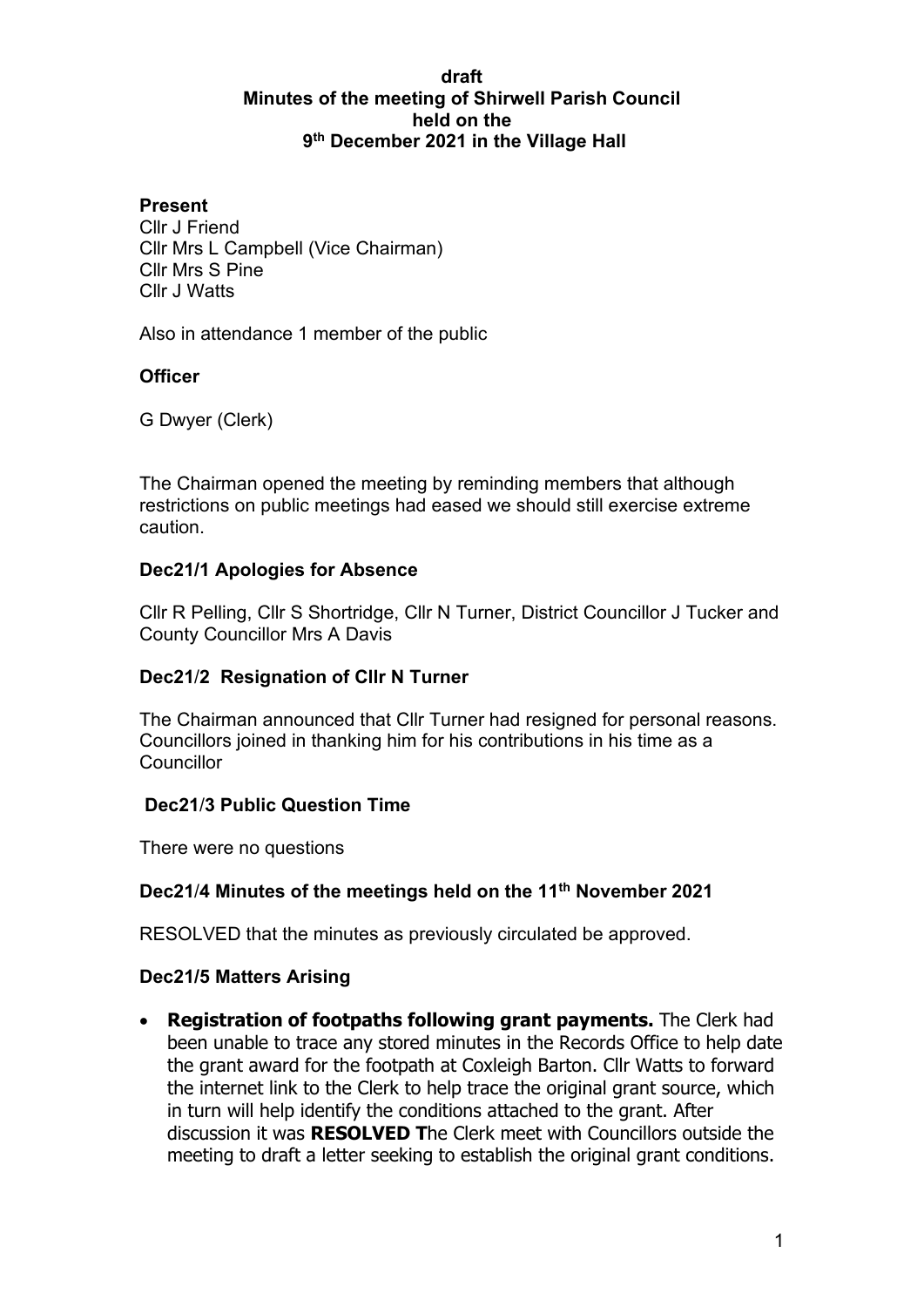# **Dec21/6 Inspection of Defibrillator**

The defibrillator had been inspected and cleaned.

## **Dec21/7 Cheques for Payment**

Payment for the Clerk's salary (£125.00 ) was approved and signed at the meeting

# **Dec21/8 Report of the County Councillor**

County Councillor Mrs Davis had apologised for her non –attendance and a copy of her report is attached to these minutes.

# **Dec21/9 Questions to the County Councillor**

There were none

# **Dec21/10 Report of the District Councillor**

Councillor Tucker had apologised for his non-attendance and the information from his emails had been forwarded to Councillors

# **Dec21/11 Questions to the District Councillor.**

There were none

## **Dec21/12 Correspondence**

The following correspondence had been circulated to Councillors

- Nddc newsletter
- Climate Change theatre
- Steps to tackle housing crisis in N Devon
- Grant money availability
- ND's weekly information sheets
- Precept application form

#### **Dec21/13 Planning Applications**

There were none

#### **Dec21/14 Planning Decisions**

There were none

## **Dec21/15 Precept Application 2022/2023**

Councillors considered the financial projection for the current year and it was **RESOLVED** that the precept be set at £2950 **Dec21/16 Reports from Councillors**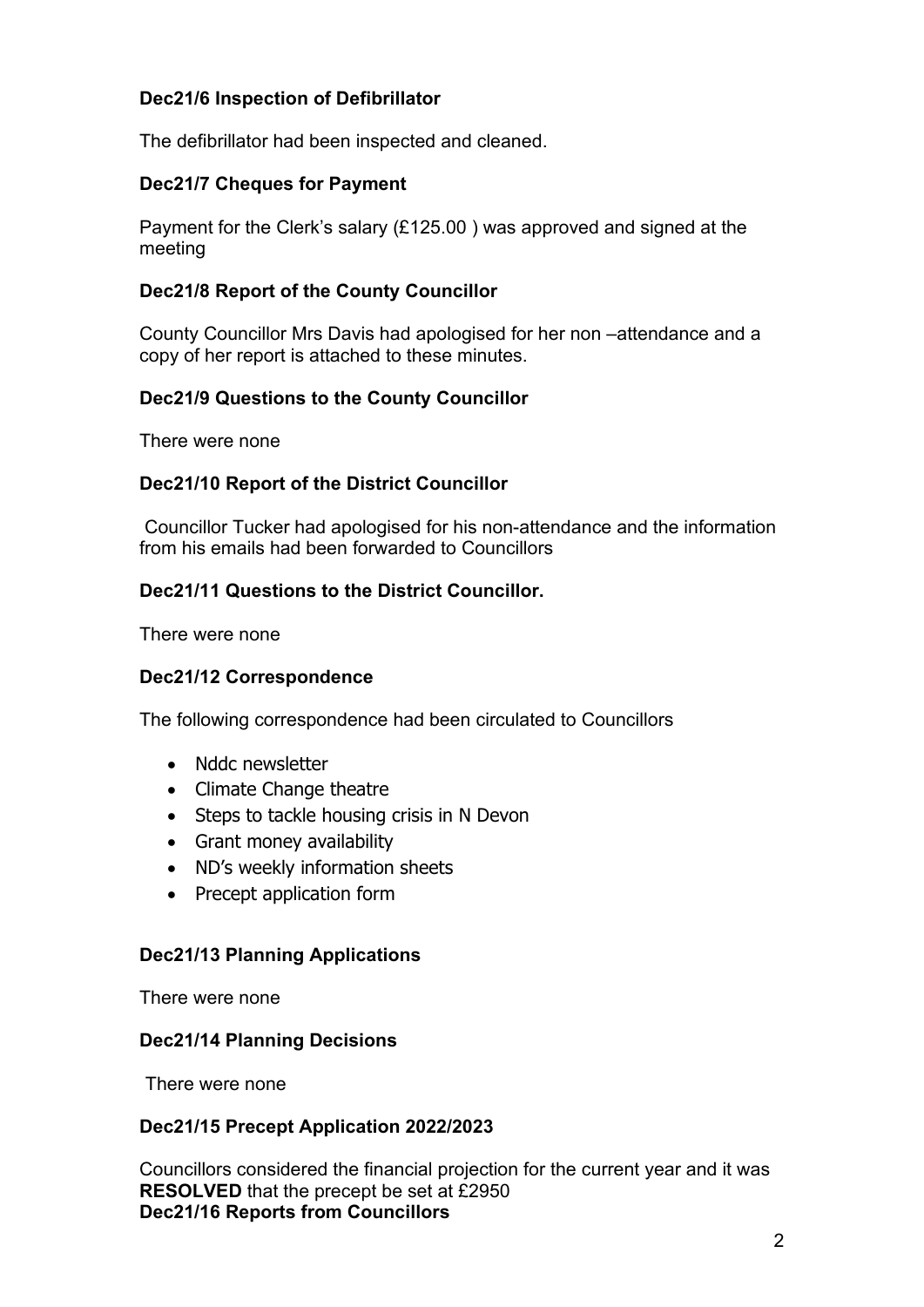Councillors had nothing further to report

# **Dec21/17 Clerks Report**

The Clerk had nothing to report

# **Dec21/18 Public Questions regarding business on this agenda**

The road sign in the centre of the Village had still not been replaced. **RESOLVED** it be logged on the DCC website.

## **Dec21/19 Urgent Business**

There was none.

The meeting closed at 8.02

Chairman:……………………………………… Dated:…………………..

# **Shirwell Parish Council County Councillors report December 2021**

#### **Coronavirus updates from Devon County Council**

The link below may be of interest to residents with the situation changing and many interested in what is happening locally this link is a useful starting point for questions and the current situation in Devon.

The link takes you to the Covid-19 pages on the Devon County Council Website, it has daily updated information as to positive cases within the area, information about testing and track and trace.

<https://www.devon.gov.uk/coronavirus-advice-in-devon/coronavirus-data/> **Devon County Council budget** 

A brief 'hi-level' update on the finance part of DCC operations.

We are rapidly approaching the 'business end' of the financial year where month 6 and 7 figures show no slowdown in demand as we move in to winter, not least where Higher needs in Education requirements are increasing pressures. Winter is the traditional time for a peak surge of demand on services across DCC, but frankly currently every day is 'winter' before we get to Christmas.

One of the key factors in setting our budget for the following year, as well as informing future years setting is the settlement we receive from central Government. This is largely based on a formula which enables the DCC finance team to predict the amount we are likely to receive and set the budget, together with any additional support as 'one offs' e.g. Covid support money is temporary, and not something we can (or frankly would want to given the reason for it) depend on in future years.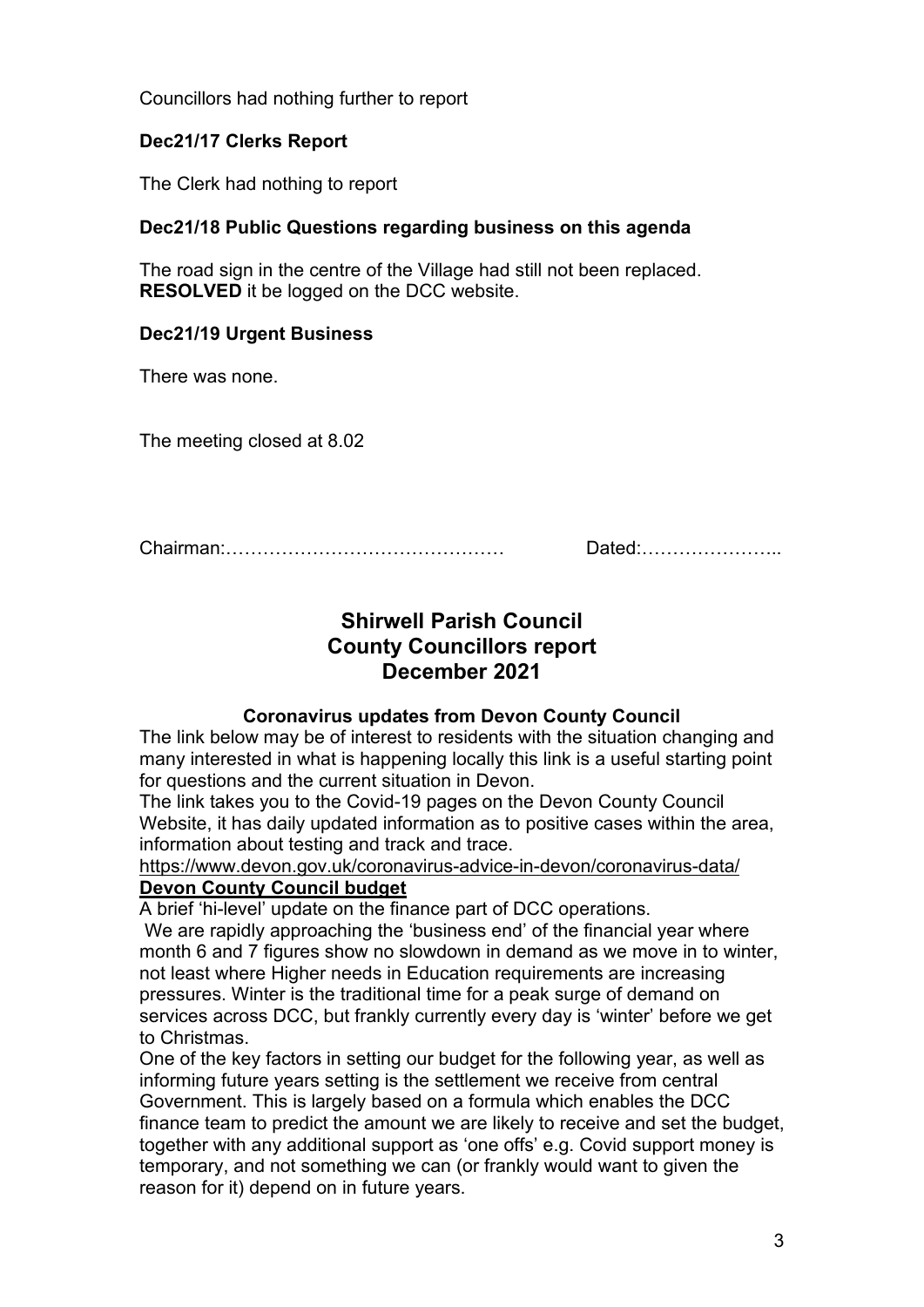The settlement figure or at least a strong idea of the amount for DCC should be known at the back end of December, early January. A bit more levelling up here recognising deprivation in large parts of our largely rural county would be appreciated.

Devon is not the land of milk and honey for many of our residents that many outside of the South West would think, not least in the amount per pupil our school pupils receive compared to other local Authorities.

The various service areas are now putting into the finance team what they think they will need for 2022/23 with plenty of opportunity for County Councillors to have a view on budget proposals culminate in in the rounds of scrutiny meetings at the end of January and final budget setting at Full Council on the 17<sup>th</sup> of February 2022 where we set the legally required balanced budget within the resources available to us. Ongoing pressures, largely as a result of the impact of the COVID-19 Pandemic are likely to have a significant impact on DCC in the same way they are everywhere else in our society.

#### **Waste and Recycling**

The 2020/21 performance statistics have recently been published and Devon's recycling rate reduced to 55.3% from the previous year's 56.6%. The reduction can be linked to the provision of Household Waste Recycling Centres (HWRCs) which closed for seven weeks during the first lockdown commencing end March 2020. Subsequent social distancing measures reduced site capacities, closure of resale shops and the introduction of booking systems also impacted on the amount of waste processed leading to a reduction in recycling performance.

East Devon once again achieved the highest recycling rate amongst Devon's Waste Collection Authorities (WCAs) with 60% marginally down from previous years 60.5%.

The other seven WCA figures as follows:

- Teignbridge (55.9%);
- Torridge & West Devon (55.2%);
- South Hams (54.7%);
- Mid Devon (53.7%);
- North Devon (49.5%)
- Exeter (27.8%).

While our recycling centres recycling performance remains high at 72%. 2020/21 saw a small reduction from previous year (75%). Reductions across all streams were noted for Devon's HWRCs, notably organic material down 22%. The closure and restrictions to HWRC re-use shops last year resulted in a 64% reduction in sales, equating to 666 tonnes less material resold to members of the public – all HWRC re-use shops have now re-opened.

#### **Families on Free School Meals- Christmas arrangements**

Over the past year Devon County Council have provided supermarket vouchers worth £15 per child per week of the school holidays to families who qualify for free school meals, so their children don't go hungry. For Christmas, this is being doubled, with an extra one-off £30 supermarket voucher, so families will receive a £60 voucher per child for the two-weeks to help with the additional financial pressure the festive period can bring.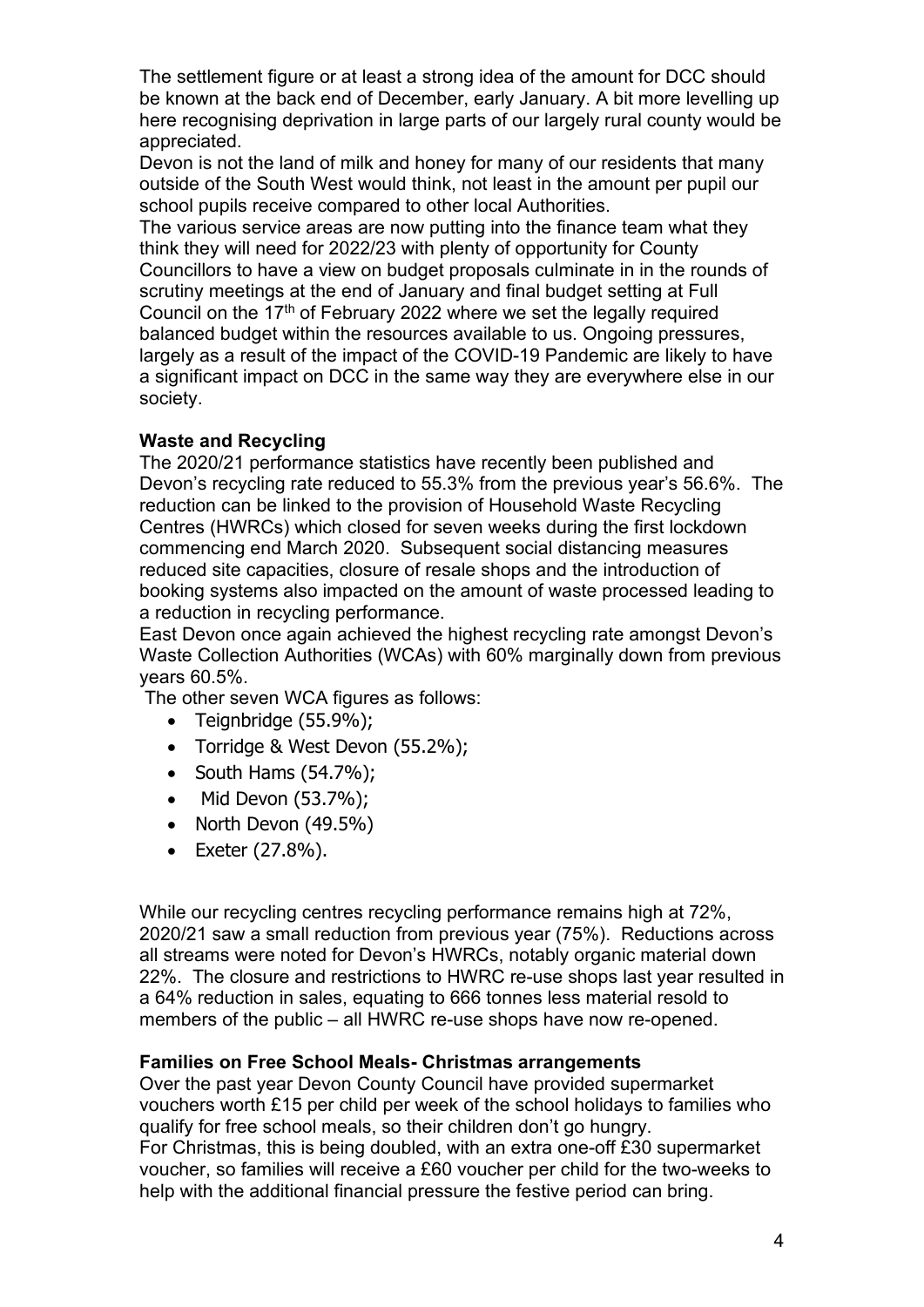[You can find out more about the free school meals holiday voucher scheme](https://www.devon.gov.uk/coronavirus-advice-in-devon/document/free-school-meals-holiday-voucher-scheme/)  [on our website.](https://www.devon.gov.uk/coronavirus-advice-in-devon/document/free-school-meals-holiday-voucher-scheme/)

Children currently receiving benefits-related free school meals and their families can also take part in our Holiday Activity and Food (HAF) scheme for free over the Christmas break.

[You can find out more about the Holiday Activity and Food scheme on](https://www.devon.gov.uk/educationandfamilies/family-support/haf-programme/information-for-parents) our [website.](https://www.devon.gov.uk/educationandfamilies/family-support/haf-programme/information-for-parents)

Part of a £5 million pound programme the Council has organised with money from the government's new Household Support Fund to help people who are struggling this winter.

Help with food and utility costs is also available via the government's Household Support Fund, with applications being made through local district councils. The scheme, which runs until Thursday 31 March 2022, can also be used for things like emergency boiler and heating repairs and housing costs. For more information [please visit the Household Support Fund page on our](https://www.devon.gov.uk/coronavirus-advice-in-devon/keeping-safe-well/household-support-fund/)  [website.](https://www.devon.gov.uk/coronavirus-advice-in-devon/keeping-safe-well/household-support-fund/)

DCC have also partnered with Citizens Advice Devon to help eligible households using pre-paid meters who are struggling to meet their fuel bills. For more information [please visit the Citizens Advice Devon website.](https://www.cabdevon.org.uk/)

# **Bus Service Improvement Plan**

Very many thanks to the Parish Councils who took part in the high level consultation in the summer.

After taking the proposal arising from the feedback to Cabinet in October we have now published our BSIP (Bus Services Improvement Plan) on the Travel Devon website: [National Bus Strategy - Devon's Response - Travel Devon](https://eur02.safelinks.protection.outlook.com/?url=https%3A%2F%2Fwww.traveldevon.info%2Fbus%2Fbsip%2F&data=04%7C01%7CAndrea.Davis%40devon.gov.uk%7Cdabe384794c44aa123e508d99ec61d87%7C8da13783cb68443fbb4b997f77fd5bfb%7C0%7C0%7C637715395993021414%7CUnknown%7CTWFpbGZsb3d8eyJWIjoiMC4wLjAwMDAiLCJQIjoiV2luMzIiLCJBTiI6Ik1haWwiLCJXVCI6Mn0%3D%7C1000&sdata=GHwWLCFFb%2FV%2BVuh%2Fc0XWnHtEAjjTPomuqiA7lHCQXGY%3D&reserved=0) **What happens next?**

This is now with the DfT, who will assess it, alongside other BSIPs submitted from local authorities around the country. They will then allocate us a proportion of the £3billion Bus Back Better funding pot. We haven't been given an indication of when we might hear about this, but anticipate it not being before December.

Once we have been notified of our funding allocation (hopefully all of the funding we have asked for!), we will go out to a full public consultation on the plan – we now anticipate this will be January/February - before commencing delivery of the plan from next April onwards.

In the interim we will be starting the process of forming an Enhanced Partnership with our bus operators, and will also be kicking off the consultation process with some focus group sessions, specifically to find out views from individuals with protected characteristics (such as the young people and those with learning or physical disabilities).

## **Highway Items**

## **Improvements to the Pothole Repair Process**

The Highway Network Response Team have just gone live on the new process for Highway Safety Inspections. This change is the culmination of approximately 18 months work and will provide a platform for improvements in both efficiency and quality of repairs. By investing more time in the data collected by the inspectors the repair gangs will be better informed on the scope and scale of work they will be required to carry out. All repair gangs will be re-briefed on the expected quality standards and an improved auditing process will be implemented to address concerns with workmanship.